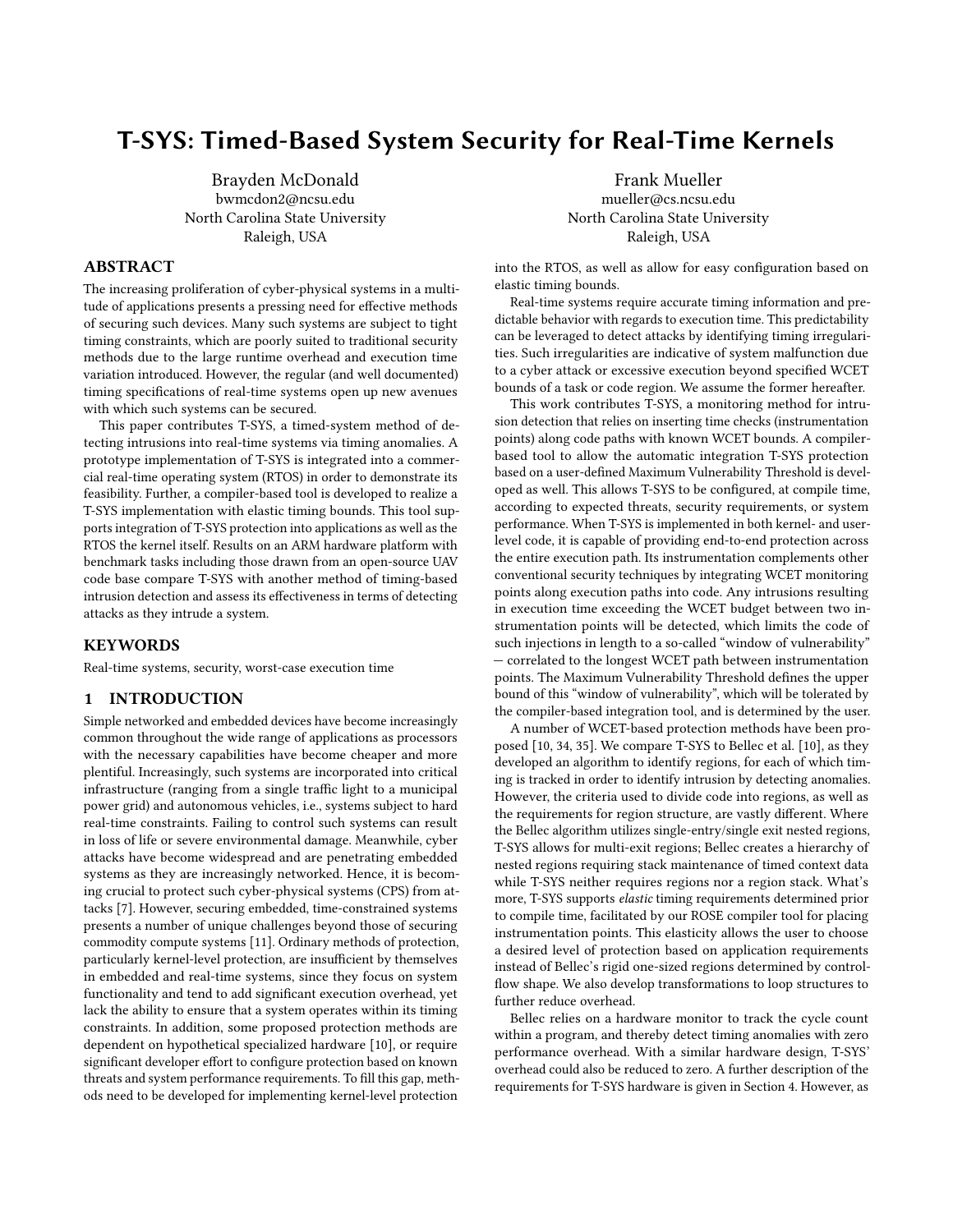such hardware does not exist in practice, experiments in this paper were conducted using software implementations of both T-SYS' and Bellec's methods assessing overheads for instrumentation points. This also provides an indication of cost for a realistic deployment of such intrusion protection.

The primary contributions of this work are:

• T-SYS is developed, a novel method for timing-based protection across user and kernel boundaries.

• A compiler-based tool for automatic integration of elastic T-SYS instrumentation points is algorithmically developed.

• A prototype implementation of T-SYS is realized in an existing Autosar/OSEK-compliant RTOS, as well as in a variety of existing real-world CPS benchmark task sets.

• Experiments comparing T-SYS to existing WCET-based security methods are conducted, comparing their ability to detect malware attacks, as well as their performance impact compared to the unmodified kernel and previous timing-based security method. They show clear benefits of T-SYS over prior work in terms of lower overhead, user-configurability and elasticity.

### 2 RELATED WORK

As cyber-physical systems have become increasingly important to 24/7 operations of critical infrastructure, so has the importance of protecting them against cyberattacks [\[13,](#page-9-5) [23\]](#page-9-6). In response to the increasing prevalence of and need for security in real time systems, a number of new ideas have emerged to meet the unique challenges of real-time security. This section aims to provide an overview of existing contributions to security in the domain of real-time systems, with particular focus on methods that incorporate timing information as part of their protection. The purpose of this overview is to determine what options currently exist for protecting real-time systems, and what problems in the field T-SYS is best suited for.

Prior work on intrusion detection in real-time systems has taken a variety of approaches [\[12\]](#page-9-7). Many of these methods are focused on increasing security at the network level, as the increasing use of networks in real-time systems presents an expanding attack surface [\[28\]](#page-9-8). While conventional and embedded network protection methods complement T-SYS, the most closely related methods are based on the principle of intrusion detection via timing anomalies. These methods leverage the unique timing constraints inherent to real-time systems as a means to identify attacks. Designing a realtime system inherently entails gathering timing information on the various components that comprise it [\[4\]](#page-9-9). Since sufficiently complex attacks are liable to generate timing anomalies, some protection methods incorporate this information into their intrusion detection strategies by identifying timing anomalies [\[31\]](#page-9-10). It is this category that T-SYS falls into.

Bellec et al. [\[10\]](#page-9-2) created a protection method that employs a region-based approach, tracking the time spent executing regions. Their method employs specialized hardware to monitor execution. The regions used by Bellec are single-entry, single-exit nested regions. The hardware tracks execution through these regions by monitoring the a cycle count-down register initialized upon region entry and tracks nested regions via a stack structure with associated timer save/restore operations. They also provide an algorithm for automatically dividing target code into regions based on the

control-flow graph of the code, which we compare T-SYS to in Section [7.](#page-6-0) T-SYS differs in its criteria for region selection (non-nested, single-entry/multi-exit), as well as in providing elasticity in its timing bounds through the MaxVuln parameter to determine the largest allowable region size.

Zimmer et al. [\[34\]](#page-9-3) developed a set of methods for providing security in an RTOS exploiting precise timing information to detect attacks. T-Rex is a checkpoint based system that relies on finegrained timing information (single clock cycle resolution) to detect buffer overflow attacks on function return and other straight-line execution paths of application code. T-ProT is a coarser-grained protection using synchronous checkpoints to validate for each task that a milestone in execution in reached by some expected time. T-AxT is integrated with the scheduler and supports asynchronous, periodic checks of a task's program counter value, to ensure that it is within the appropriate range.

Of these, T-SYS is most outwardly similar to T-ProT in that both use timers to bound a block of code. However, T-ProT implements its timer checkpoints via scheduler invocations, while T-SYS uses function calls to instrument code. This allows T-SYS to provide integrated protection within both application and kernel code and across their intersection instead of just application code, which creates novel challenges in that the control flow of a protected region may originate in the context of one task but lead to that of another task. T-SYS also supports elastically sized vulnerability windows as opposed to more the rigid constant sized regions of T-ProT.

Traditionally, the effect of kernel paths in real time systems has been estimated fairly pessimistically [\[22\]](#page-9-11), taking the WCET of the syscall to be that of the longest path the call could possibly take through the kernel. Prior work [\[15\]](#page-9-12) has modeled RTOS kernel paths using control-flow graphs (CFGs). These CFG models were then integrated with the existing CFG of the userspace programs (crossing the kernel-application boundary) to create a more complete CFG of the user task. By including kernel paths, previously-independent CFGs of different tasks could be connected, thereby creating a whole-system CFG.

Methods of WCET analysis have been developed to tighten bounds by incorporating system state information preceding system calls [\[16\]](#page-9-13). Information about system states is combined with prior analysis of individual kernel paths' WCETs as well as the conditions for taking these paths. In combination, such information yields tighter bounds on the response time of system calls and, transitively, application tasks.

#### <span id="page-1-0"></span>3 ATTACK MODEL AND SCENARIO

There are a multitude of ways in which real-time systems can come under attack. Much of the research in real-time security focuses on identifying attacks at the network level [\[19,](#page-9-14) [21\]](#page-9-15). In this work, a general model is presented for both the attack that T-SYS is designed to detect, together with a model for the system itself, with a focus on defining how the kernel handles interrupts and what hardware features are made available.

We assume the existence of a high-precision monotonic counter provided by the hardware and available to be programmed by the kernel. This counter is write-protected and can only be modified via a kernel call preventing an attacker from being able to modify it without returning to the kernel.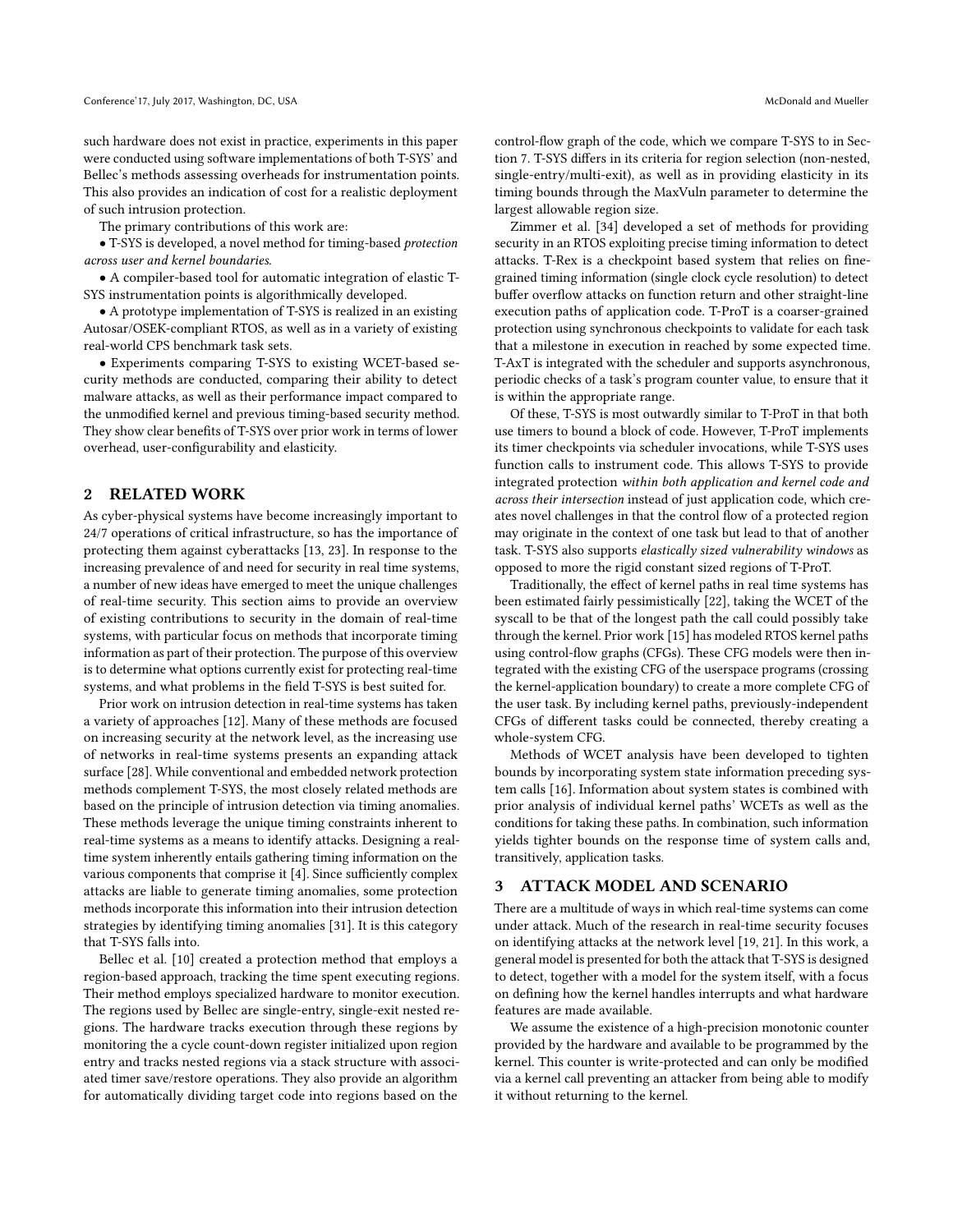We further assume that the attacker has managed to compromise the user data space. The attacker's goal is to hijack the control flow of the system in order to execute malicious code under elevated permissions, and then return undetected. We assume that the attacker cannot modify hardware factors or protected kernel memory. An attacker under these limitations may still be able to divert kernel execution, e.g., by triggering a buffer overflow within kernel code.

# <span id="page-2-0"></span>4 DESIGN

The primary objective of T-SYS is to detect intrusions, thereby allowing the system to respond rapidly to such an intrusion, e.g., by switching into a safe mode or shutting down a node entirely — but the exact response to the attack is outside the scope of this paper. Our approach to intrusion detection relies on tracking the execution time of code regions during runtime, and detecting when a region's execution time has exceeded its statically-determined WCET budget. Code regions are bounded by instrumentation points (IPs). The use of worst case execution time to construct these bounds (over less pessimistic estimates) is paramount, as by definition a code region's execution time will never exceed its WCET. Thus, we can assume that a region exceeding its WCET bound indicates the presence of an attack. The algorithms for generating regions (and thereby placing IPs) from a control-flow graph annotated with WCET information and with an elastic timing bound are discussed in Section [5.](#page-3-0)

In a software-based implementation, IPs are implemented as system calls when inserted into application-level code, and as simple function calls when added inside kernel paths. This provides the necessary level of data protection to the IP code by ensuring that important data (e.g., timing bounds or IP return addresses) reside in a different address space than application code, reducing an attacker's ability to tamper with this information. In a hardware implementation, a dedicated component tracks the program counter and executes all the functions of the IP (setting up timer, raising alarm) once the PC reaches an IP without extra code added to the application or kernel path. In this paper, we focus on a software implementation of T-SYS since it is applicable to today's hardware as implemented in our experimental evaluation.

#### 4.1 Protection Model

T-SYS identifies timing anomalies along execution paths. Execution paths are represented as regions of contiguous basic blocks within the system's control flow graph, having a single entry and one or more exit points (in contrast to more constrained single-exit control flow [\[10\]](#page-9-2), which does not match C/C++ control flow with break within loops). As every basic block within the CFG is associated with exactly one region, successors of an exit point of one region represent entry points for a subsequent regions. Execution time is tracked via IPs placed at region boundaries. Because regions are pairwise disjoint with an empty intersection in basic blocks (in contrast to nested regions [\[10\]](#page-9-2)), each IP is associated with exactly one region. Figure [1](#page-2-1) shows a sample CFG with 4 IPs and color-coded regions associated with each one.

At each IP, a timer with a deadline equal to the longest path through the associated region region (i.e., the longest time before reaching another IP) is set up. IPs are placed at the beginning of the first block in a region. Notice that program profiling/tracing [\[6,](#page-9-16) [8,](#page-9-17) [9,](#page-9-18) [20\]](#page-9-19) places instrumentation in a basic block anywhere within a path, and often not at the top, which is one of several differences between T-SYS and profiling/tracing). Concrete rules for dividing a CFG into regions are discussed in Section [5.](#page-3-0)

<span id="page-2-1"></span>

Figure 1: CFG with WCETs per block, regions denoted by color, with instrumented blocks labeled by letter, where pathWCET table contains timeout deadlines for each region.

Figure [1](#page-2-1) shows a CFG with IPs  $A$ ,  $B$ ,  $C$  and  $D$ , along with WCETs per basic block. The table to the right shows the WCET bound for each IP. On encountering point  $A$ , the next IP reached could be either  $B$  or  $C$ , where it reaches in either case after 15ms (the length of  $A$ 's basic block). Both blocks directly following  $A$  contain IPs. As IPs are always placed at the start of a block, the length of the containing block is included. For  $B$ , the same case is seen with a WCET of 35ms. At point  $C$ , however, there are two paths to  $D$ , with WCETs of 10ms and 25ms, respectively. The longest of the possible paths defines the IP deadline, so the timer at  $C$  is set to 25ms.

Consider the effect of executing injected code of an attack that diverts from the expected control flow. Upon reaching an IP, a call is made to set up a timer, with a deadline equal to the WCET distance to the next IP. When the control flow is diverted off the path to the next IP, execution continues until the timer deadline is reached. When this happens, an interrupt is triggered, flagging an intrusion. With no diversion, the next IP would be reached before the deadline, and the timer would be reprogrammed with a new deadline. Also consider an attack using a suspend-and-resume strategy, where the attack is split up into multiple parts, suspending its own execution and returning to the diverted region to avoid allowing the total region execution time to exceed the timer deadline. In this case, every fragment of the attack would need to fit within the vulnerability window for the region. Given that the size of this window changes each time the region is executed (due to caching or control flow differences), the attacker would need to guarantee that they are always diverting back to the region with enough time left to finish execution within the deadline.

### 4.2 Interrupt Handling

Consider a user-level task executing in a system involving multiple tasks of varying priority in a preemptively scheduled system. The execution of application code may be interrupted and then temporarily suspended while execution is transferred to a higherpriority task. In general, the exact time and the location in the application where the interrupt occurs cannot be statically determined as preemptions may be asynchronously triggered.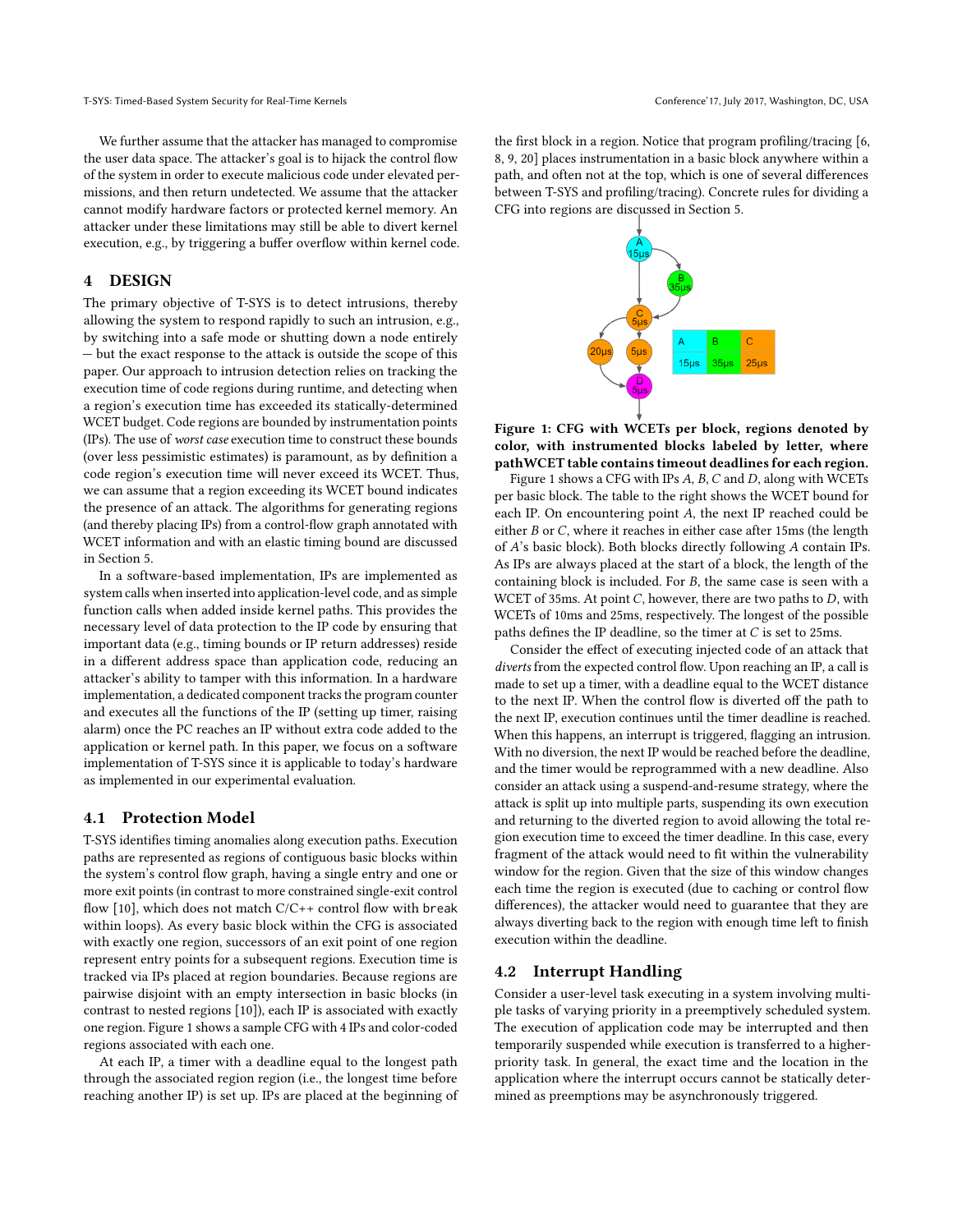To account for asynchronous actions, it is necessary for the operating system's interrupt handler to interface with the T-SYS timer when interrupting a T-SYS protected task. When an interrupt arrives during the execution of a T-SYS protected application, the remaining time left for the current timer is recorded in kernel (i.e., protected) memory. The timer is then canceled before the rest of the interrupt is processed.

Similarly, when returning execution to a protected task, the interrupt handler must reinstate the T-SYS timer with the recorded remaining time plus some constant to account for the overhead associated with handling the interrupt before the timer is paused, as well as for returning from the interrupt after resetting the timer. However, this overhead is constant and can therefore be directly credited to the T-SYS timer within the timer resume operation. If T-SYS is integrated into the kernel, the interrupt handler may contain an IP that sets up a new timer to protect a kernel region, e.g., to handle the interrupt or to call the dispatcher. This case is discussed further in Section [6.](#page-5-0)

## 4.3 Instrumentation Points

At each IP, the return address is read from the call stack and checked for validity against a table of known valid return addresses. If invalid, an attack is flagged by raising an alarm. Otherwise, the return address is used to extract the IP's unique ID by indexing into the pathWCET table, which contains the relevant region WCETs (and thus relative timer deadlines) for each IP. The pathWCET table is stored in protected kernel memory, and its contents are hardcoded at compile time by the ROSE-based implementation tool. A timer is then set up for this deadline. This timer setup operation also cancels the timer for the previous IP encountered. Pseudocode for implementation points is shown in Listing [1.](#page-3-1)

#### Listing 1: Instrumentation Point Pseudocode

```
void inst point():
ret\_addr = get\_return\_address()if ! is_valid_addr(ret_addr){
  alarm ()
}
point_id = get\_pid(ret\_addr)current_time = get_time stamp()deadline = current_time + pathWCEPT[point_id]setup_time (deadline)
```
IPs are represented in application code as system calls, and in kernel code by singular function calls. The return address checking prevents attackers from evading detection by inserting their own IPs into malicious code. Since the return address is unique to each IP, it can be extracted at compile time.

# <span id="page-3-0"></span>5 PLACEMENT OF IPS

A tool to support automatically implementing protection into arbitrary code, both user and kernel, is provided. To this end, the ROSE [\[27\]](#page-9-20) compiler framework was utilized to create an instrumentation tool from a specification that incorporates previously acquired timing information, control-flow analysis and a vulnerability threshold,  $MaxVuln$ . This tool automatically divides the control flow graph of a given code base into regions based on the

user-specified maximum vulnerability threshold,  $MaxVuln$ , and places IPs in desired locations throughout. Use of user-specified  $MaxVuh$  parameter supports elasticity with respect to instrumentation granularity. Furthermore, this tool is capable of performing loop transformations to reduce the overhead of instrumentation.

A prerequisite for utilizing our instrumentation tool is that the developer has extracted worst-case execution time information for each basic block in the system. The difficulty of this process is largely dependent on which method is used to acquire basic block WCETs. Extraction of timing information was performed experimentally for this work, but other implementations of T-SYS may use any method available, including static WCET analysis tools [\[32\]](#page-9-21). T-SYS is agnostic to how basic block WCETs are extracted and will work with any method, so there is no need to specify a precise method for determining the WCET of a basic block.

Our tool provides elastic instrumentation, which takes the granularity of instrumentation as an input in terms of cycles to denote the vulnerability threshold. This allows the user to directly specify the minimum frequency of IPs rather than deriving this value indirectly from other user parameters, as is the case in other methods [\[10,](#page-9-2) [34\]](#page-9-3).

The tool also supports basic block instrumentation (by simply treating every block as a separate region), which we used as a firstorder approximation of WCET bounds, later refined in a secondorder pass over regions with multiple blocks. This step achieves much tighter bounds on the WCET of each region.

### 5.1 Placement Algorithm

To place IPs, all basic blocks within a CFG are assigned into contiguous regions. Each region represents a section of code over which a given timer will be active. From here on, we refer to partitioning the CFG into regions as coloring it; blocks of the same region share a color, which is unique to that region. Regions created must follow a particular set of rules governing their structure to support instrumentation placement for timing protection:

- A basic block must share its color with either all of its children, or with none of them.
- A basic block must share its color with either all of its parents, or with none of them.
- A region may have only one entrance block.
- The WCET of the longest path through a region must not exceed the MaxVuln threshold.
- $MaxVuhn$  must be greater than or equal to the WCET of the longest basic block. (If finer granularity was needed, one could even dissect a block into multiple blocks.)

By these rules, a single basic block may constitute a region.

Once the CFG is partitioned into regions, an instrumentation point is placed at the beginning of the first basic block per region. Such a block exists because, as per the region structure requirements defined above, each region will have a single entry point. Placement is always performed at the top of a basic block for two reasons:

1) Placement in the middle of a basic block would divide the execution time between two regions, but given that timing information is stored at the granularity of single basic blocks, it would be unclear how this time should be divided up. 2) Placement at the end of a basic block would be complicated due to branch instructions whose time needs to be accounted for, yet the IP cannot be placed after them since they affect the program counter.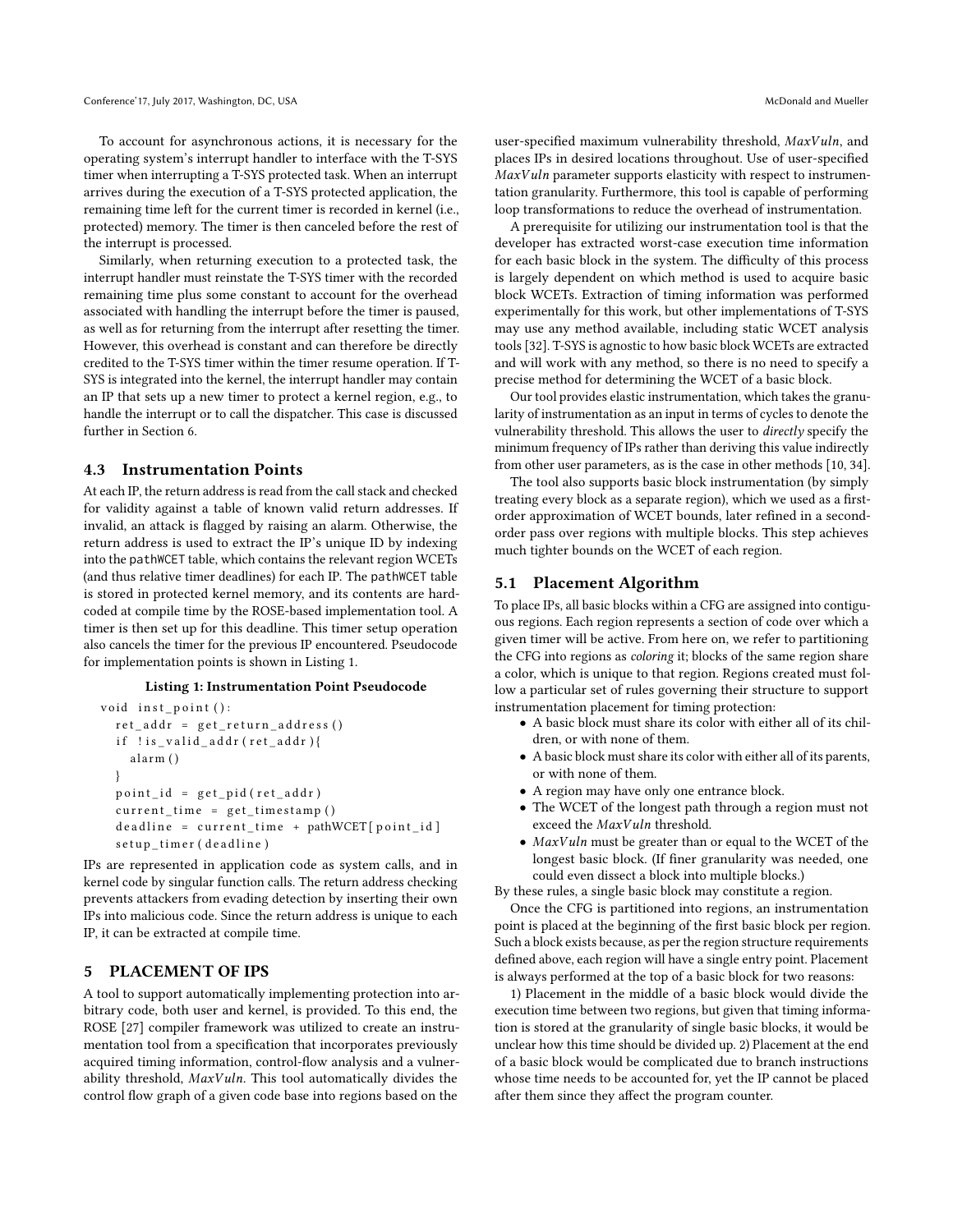In order to properly handle loops within a given CFG, a preprocessing step is necessary during which each loop is represented as a single (compound) block. In the event that the loop's total WCET is larger than  $MaxVuln$ , the compound block will initially be treated as having an indefinite WCET. (We use this property in our algorithm to force it being treated as its own region when first creating regions.) Once the remainder of the CFG has been divided into separate regions, the loop's CFG will then be passed into our algorithm as a single compound object (without further internal analysis).

Loop bounds are expected to be statically bounded, either explicitly by a constant bound that can be statically evaluated at compile time or by user hints/pragmas to provide such a constant. For such constant number of iterations of a loop and a total WCET not exceeding  $MaxVuln$ , the compound block will be treated as having the same WCET as the loop it represents. In the event that the loop bounds are not available (and thus cannot be evaluated at compile time), the algorithm will assume the loop's total WCET is larger than  $MaxV$ uln and thus follow the behavior for long loops outlined in the preceding paragraph. In addition, the loop structure may be transformed into a semantically equivalent one to ensure low instrumentation overhead, which is discussed in subsection [5.5.](#page-5-1)

Once this preprocessing step is complete, the CFG is partitioned according to the 3-step algorithm outlined below:

- (1) Regions are created delimited by dominator and postdominator blocks, which are uniquely colored with respect to other regions.<sup>[1](#page-4-0)</sup>
- (2) All interior blocks of a region beyond the delimiter blocks are colored with their region color.
- (3) Regions are combined within the  $MaxVuln$  threshold and region property requirements to reduce the total number of regions and thus instrumentation overhead.

Pseudocode of the placement algorithm is given in the appendix, along with a proof sketch for correctness and a complexity analysis.

Figure [2](#page-4-1) depicts the coloration of a control flow graph after each step in the point placement process. The CFG displayed was taken from the ext\_tsk kernel path, a portion of the scheduler within the Autosar/OSEK-compliant Toppers RTOS [\[33\]](#page-9-22), which was instrumented as part of the evaluation in Section [7.](#page-6-0)

#### 5.2 Partial Regions

In the PartialRegions step, only some of the blocks in the CFG are colored in; others are left uncolored, with no region membership. The objective of this step is to generate single-entry, single exit regions within the CFG.

A depth-first traversal of the CFG is performed. At each uncolored block  $S$ , a list of the node's post-dominators,  $S_{post}$ , is acquired. Any block in  $S_{post}$  that does not have  $S$  as a pre-dominator is removed from  $S_{post}$ . The resulting pruned list is then sorted by distance from  $S$  (where distance represents WCET), with the furthest entry first (the remaining blocks, if any, can be ordered this way [\[26\]](#page-9-23), as the furthest block will also be a post-dominator for

<span id="page-4-1"></span>

Figure 2: CFG after each step in coloring regions of the CFG for the Toppers scheduler

all earlier blocks in the list). For each remaining block in  $S_{post}$ , E, a depth-first algorithm is used to determine the longest path (in terms of worst case execution time) between  $S$  and  $E$ . If the computed region WCET is less than the  $MaxVuh$  parameter, then all of the blocks between  $S$  and  $E$  are assigned a single color, and the depth-first traversal of the CFG continues from  $E$ .

In the event that none of the blocks in  $S_{post}$  pass the criteria above (i.e.,  $S$  is not a dominator for any of its post-dominators, or no post-dominator is found with a longest path of less than  $MaxVuln$ or  $S$  has no post-dominator, no blocks will be colored and the depthfirst traversal of the CFG continues. This process is complete once every node in the CFG has been checked. As seen in the first graph of Figure [2,](#page-4-1) only some blocks are colored after step 1 (here, 40% of the blocks are colored. Uncolored nodes are shown as white, with a black background). Listing [2](#page-10-0) in the appendix shows the pseudocode for the Partial Regions step.

#### 5.3 Filling Regions

The Filling Regions step colors all remaining blocks that were left uncolored by the previous Partial Regions step. This eventually results in a fully cornered CFG. The methods begins with a depthfirst traversal of the CFG. When an uncolored block is encountered, it is colored. After coloring a block, an attempt is made to grow the new region by painting all of its successors with the same color. This attempt can only succeed if, for every successor  $C$ ,

- $\bullet$  *C* is uncolored,
- $C$  has no parents of a different color than  $S$  (including uncolored blocks), and
- $\bullet$  adding  $C$  to the region will not create a path through the region that exceeds MaxVuln.

These rules ensure that any region created in this manner will (1) not interfere with the regions created in the previous step, and (2) will obey the rules for region structure defined previously. If the growth attempt succeeds, all successors obtain the predecessor's color, and growth attempts start for each newly-colored block in a breadth-first fashion. If the growth attempt fails, then the algorithm resumes looking for uncolored blocks to start new regions.

<span id="page-4-0"></span> $^1\mathrm{A}$  dominator block in a CFG indicates a prior block execution must have passed through to reach the current block, whereas a post-dominator indicates a block execution will have to pass though after leaving this block, i.e., these blocks denote must-information [\[5\]](#page-9-24).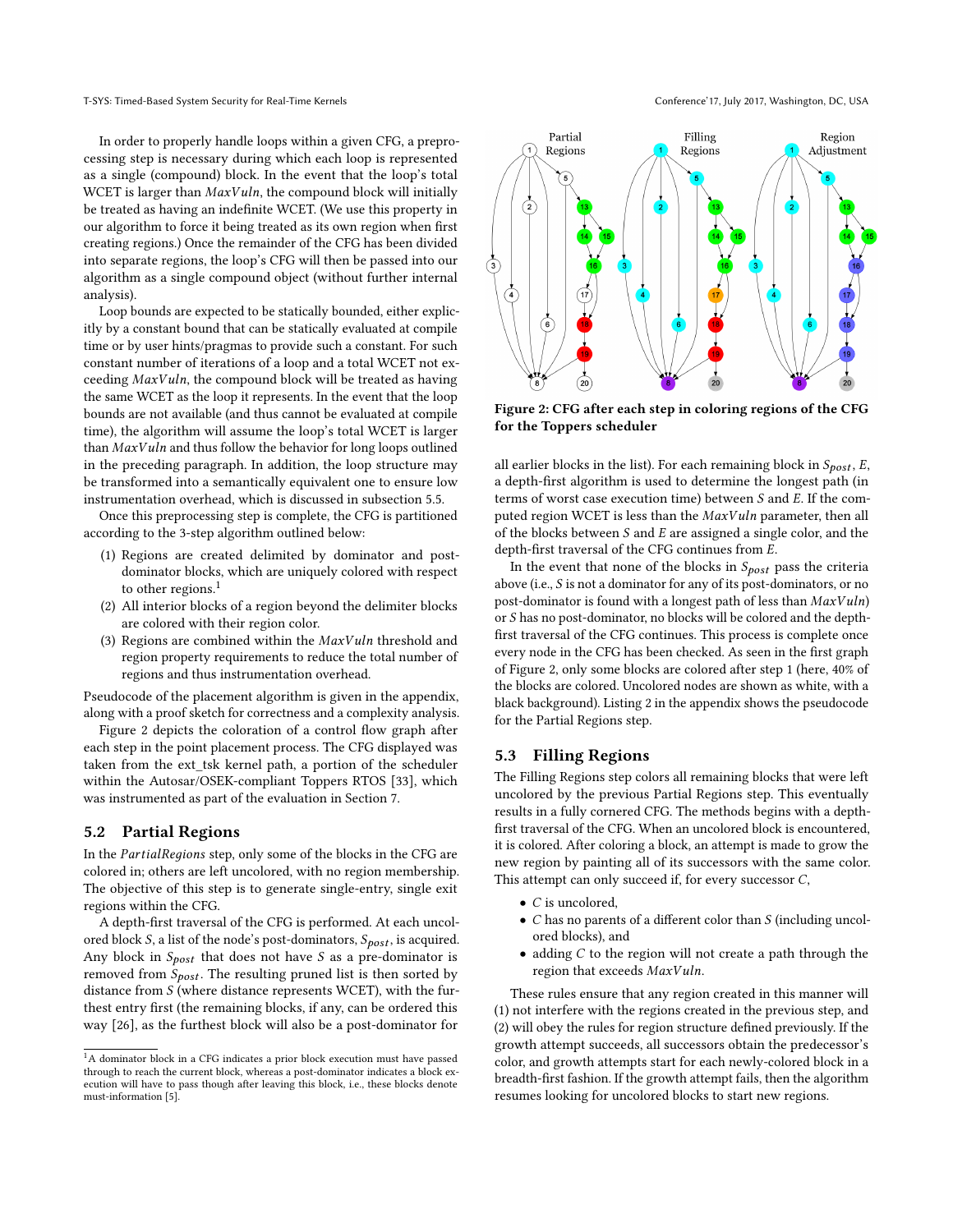The second graph in Figure [2](#page-4-1) depicts the state of the CFG after the Filling Regions step is complete. Note that every block in the graph has been colored at this point. The previously described process corresponds to the pseudocode in Listing [3](#page-10-1) within the appendix.

## 5.4 Region Adjustment

The final phase of loop adjustment, Region Adjustment, optimizes the graph to reduce the number of IPs placed. This reduces the required size of the pathWCET table, which also reduces performance in a software implementation of T-SYS (where IPs have associated execution time overhead).

Region Adjustment uses the same dominator/post-dominator pair method from the Partial Regions step to identify potential regions. However, only region exit blocks that do not share a color with any sibling blocks (i.e., successors of the block's predecessor) are checked as possible new entry points. If a viable region is identified, then a check is performed to determine if creating the new region will reduce the total number of regions within the CFG. If so, then all blocks within the region are repainted a new color making them part of the new region. The check for reduction simply involves counting the number of unique colors identified among the prospective region's blocks. If it is more than 3, or if the new region contains a superset of the blocks in at least 2 regions (as is the case in Figure [2\)](#page-4-1), then the check succeeds and the region is created. Pseudocode for this is shown in Listing [4](#page-10-2) in the appendix.

We refer to this algorithmic approach of delimiting  $maxVuln$  as elastically sizing regions: Our automated process allows users to call the instrumentation tool with their preferred  $\text{MaxV}$ uln threshold, which could even differ from task to task depending on a task's real-time criticality.

#### <span id="page-5-1"></span>5.5 Loop Transformation by Thresholding

The process of instrumenting loops opens up an interesting problem with regard to the cost of IPs. Specifically, how can a loop be efficiently instrumented when multiple loop iterations can pass within the  $MaxVuln$  time limit, but the total number of iterations makes the loop exceed  $MaxVuln$ ? When a single loop iteration can be longer than  $MaxVuln$ , the loop's internal structure can be instrumented using the 3-step method from above. But the 3-step method does not allow IPs to occur on every k-th loop iteration due to the region constraints. Instead, each loop iteration would trigger an IP, which increases T-SYS' overhead.

Our solution to this problem is to transform the loop into a nested loop with a single IP on top of the outer loop and all of the logic of the untransformed loop placed in an inner loop. We bound the number of inner loop iterations such that it will not exceed  $MaxVuln$ . We limit loop transformations to loops with statically known iteration bounds so that the transformation can be performed at compile time.

An example of this transformation's effect of the loop CFG is depicted in Figure [3.](#page-5-2) The blue segment represents the original loop. The outer loop (orange segment) contains an additional IP (highlighted in yellow) and a conditional branch (enclosed in green) that determines the number of inner loop iterations to execute on a given iteration of the outer loop. The dynamic number of instructions increases slightly due to upper bounds calculations

for the inner loop, but this overhead is easily compensated by the lower number of IPs.

<span id="page-5-2"></span>

Figure 3: CFG of a loop before and after the loop thresholding transformation

Consider an untransformed loop with  $N$  iterations, where at least  $K$  iterations can execute within the  $MaxVuh$  time limit. After the loop transformation, the resulting outer loop will iterate  $N_{out}$ times, where  $N_{out} = \left\lfloor \frac{N}{K} \right\rfloor + 1$ .

The inner loop will iterate  $N_{in} = K$  times, except for the final iteration of the outer loop, where  $N_{in} = N - K \times (N_{out} - 1)$ .

The value of  $N_{in}$  on the final outer loop iteration may be lower than during others to account for the case  $N$  is not an integer multiple of  $K$ . Handling this case is the reason for including the conditional statement within the outer loop.

Note that the calculation for  $K$  must take into account the additional time spent calling the IP and executing the branch statement as well as the outer loop return, and so will be smaller than the exact value of  $MaxV$ uln divided by the iteration WCET.

#### 5.6 Generation of IPs

Once the process of transforming loops and partitioning the CFG into regions has completed, we may begin actually placing instrumentation points into the code. First, the completed CFG is re-formed by expanding any loops that were reduced to a single compound block and instrumented separately back into their original form. Subsequently, a single function call is inserted to the IP function at the beginning of every basic block that does not share a color with its parents (i.e., the beginning of each colored region). In addition, a table is generated relating each IP to its associated region's WCET. This WCET data is then populated into the pathWCET table (see Section [4\)](#page-2-0), which is stored in protected kernel memory.

#### <span id="page-5-0"></span>6 IMPLEMENTATION

We implemented the design using the ROSE [\[27\]](#page-9-20) compiler to generate a T-SYS instrumentation for user/kernel source code and subject it to timing experiments with different  $MaxV$ uln parameters exploiting the elasticity of our tool.

We utilized an Autosar/OSEK-compliant [\[2,](#page-9-25) [3\]](#page-9-26) RTOS, Topper [\[1,](#page-9-27) [29\]](#page-9-28), that is commercially deployed by Suzuki (among others)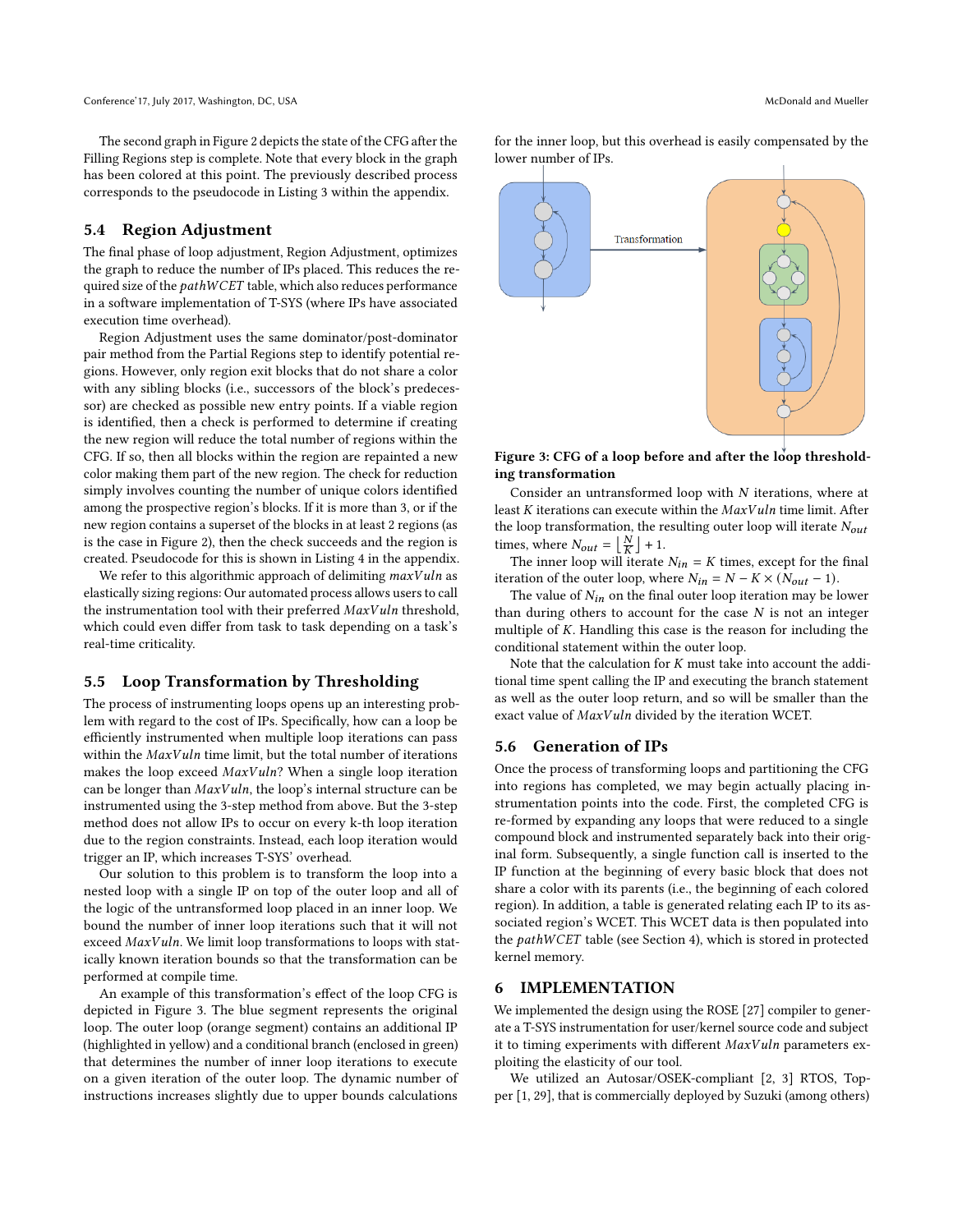for automotive systems adhering to ISO 26262 [\[18\]](#page-9-29) and MISRA-C [\[24\]](#page-9-30) requirements. In particular, we employ the Toppers RTOS (EV3RT) version with available source code targeting a 32-bit ARM 9 processor clocked at 300 MHz featuring 16 KB instruction and 16 KB data caches in experiments [\[30\]](#page-9-31).

We created a software implementation of T-SYS within Toppers, including all of the components outlined in Section [4.](#page-2-0) Syscalls for application-embedded IPs were added, along with reserved space for the pathWCET table. Modifications to the interrupt handler were made in order to handle pausing and resuming timers for interrupted tasks.

Actual tool-based integration of instrumentation points was performed on several CPS benchmark applications as well as within the Toppers kernel itself in order to ensure protection across the userkernel boundary. Implementations were performed using various  $MaxVuln$  levels. The task sets instrumented included a selection of tasks from PapaBench [\[14,](#page-9-32) [17,](#page-9-33) [25\]](#page-9-34) with benchmarks from the opensource Paparazzi UAV codebase and selected Malardalen WCET Benchmarks. All instrumentation of IPs in kernel and application code was performed using our ROSE-based placement tool.

A high-precision, write-protected monotonic counter is a requirement for T-SYS, as discussed in Section [3.](#page-1-0) Most existing hardware platforms provide components that meet this need [\[12\]](#page-9-7). Toppers does not innately provide such a device, however, the AM1808 processor of the hardware platform used for testing features an eCAP (enhanced CAPture) module, which can be configured to act as a monotonic counter to generate an interrupt upon reaching a programmable deadline [\[30\]](#page-9-31). This device was used in our implementation of T-SYS within Toppers. In the general case, the difficulty of adding support for the T-SYS timer will depend on the precise details of the system being modified. In particular, if the timer hardware is already employed by the RTOS for another purpose, then additional modifications will be needed to multiplex it so as to add T-SYS support while retaining existing OS timers. In the Toppers case, the eCAP module was not being used, so modifications were straightforward.

Modifications to the Toppers interrupt handler were made to handle preemptions of T-SYS protected tasks. The task control block (TCB) structure was extended with a field to store the remaining timer budget at time of interruption. The timer is reinstated upon task resumption, using the remaining budget time plus a constant amount of additional time to account for the overhead associated with the interrupt handler diverting execution before processing the timer pause. The additional time required was measured at 25 cycles in our implementation. Using the TCB to store T-SYS related data is safe as the TCB is part of kernel (i.e., protected) memory.

In case that an interrupt initiated an instrumented kernel path, the T-SYS timer is recorded, and the diverted execution reaches an instrumentation point within the handler marking the entry into the protected section of kernel code. By recording the timer, we can credit the known execution time of the kernel path back to the task upon returning from the interrupt.

In the event that a context switch occurs during the kernel path (as would be likely during a scheduler interrupt), everything up to the dispatcher is considered part of the interrupted task's execution. Once the dispatcher is invoked, the timer's budget is recorded again, in order to be replaced (and credited with the needed extra

time) once we return from the dispatched task. Another crediting operation is issued upon return from the interrupt back into the interrupted user task, using the recorded timer value from when the interrupt first arrived.

In addition to the minimum support required for handling protected applications (i.e. syscalls for instrumentation points & other modifications mentioned above), kernel paths related to mutex handling and those related to context switching were instrumented by applying T-SYS protection across the kernel/user boundary to ensure end-to-end protection across the runtime of an entire task set. The instrumented kernel paths constituted task entry/exit, mutex lock/unlock operations, and scheduler interrupts.

## <span id="page-6-0"></span>7 EXPERIMENTAL EVALUATION

The elasticity of the placement algorithm described in Section [5](#page-3-0) supports experiments for a variety of applications with different timing requirements to be instrumented using a varying  $MaxV$ uln parameter to conform to the timing bound requirements of each application. Our experiments focus on demonstrating the ability of T-SYS to detect timing anomalies using simulated intrusions. These experiments were performed using benchmark task sets and feature detection at both user and kernel levels.

We select benchmarks from the CPS PapaBench suite with minor modifications to adhere to the Toppers kernel API, and additional benchmarks from the Malardalen set. PapaBench is based on the real-world Paparazzi code base, an open-source framework for UAVs (e.g., quad-copters). It provides a good testing ground for emulating the protection methods' behavior in a realistic environment, particularly in the realm of cyber-physical systems. We modified PapaBench to make it compatible with the Toppers RTOS. PapaBench features precedence constraints, data exchange, synchronization and context switches between tasks, which allowed us to test the effectiveness of T-SYS' protection inside the kernel, as well as within user tasks. The Malardalen tasks were used for comparison to the Bellec algorithm (as it was tested using the same Benchmarks). PapaBench tasks were run together as a real-time task set, as they share mutex-protected data, while tasks from the Malardalen benchmark set were run separately (i.e., one task in the system at a time).

We further compare our T-SYS implementation with Bellec et al. [\[10\]](#page-9-2). Our analysis compares intrusion detection capabilities as well as number of instrumentation points executed at runtime for a software instrumentation of both. Notice that the Bellec algorithm is rigid while T-SYS supports elasticity in the maximum allowed vulnerability. Because of this, we use the rigid Maximum Attack Width (MAW) value by Bellec as a base  $MaxVuh$  value for each benchmark. We then present additional data for multiples of this value to demonstrate benefits of T-SYS' elastic nature.

Tasks from PapaBench which were instrumented include servo\_transmit, send\_data\_to\_autopilot (shortened to autopilot), and navigation. These modified PapaBench tasks incorporate context switches and mutual exclusion locks to facilitate task communication. These properties were used to assess T-SYS' ability to detect intrusions to the kernel. Benchmark tasks from the Malardalen set were fft, cnt, lms, st, edn, statemate, and qsort-exam and adpcm. For both benchmark sets, we also assessed the sensitivity to timing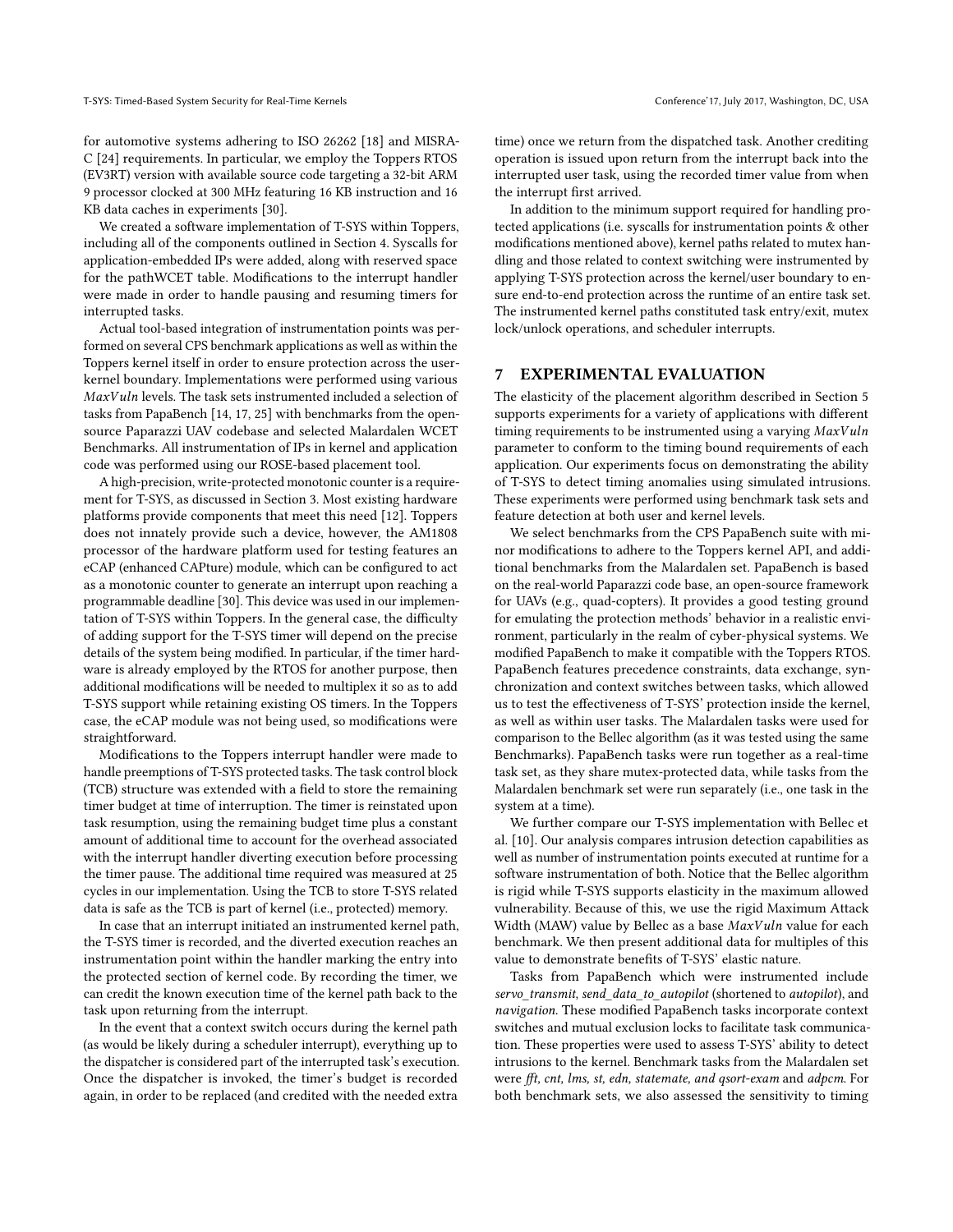<span id="page-7-1"></span>

Figure 4: Minimum attack vulnerability vs.  $MaxVuln$  for Malardalen tasks.

overhead induced by T-SYS analyzing performance under different MaxVuln levels.

## 7.1 Attack Detection Experiments

These experiments demonstrate T-SYS' efficacy in detecting attacks while monitoring the time of protected regions under execution, both within and outside the kernel. As  $MaxV$ uln defines the upper bound on T-SYS timer deadlines, it is impossible for an attack with an execution time greater than  $MaxVuln$  to go undetected (see Section [4\)](#page-2-0). These experiments focus on determining the longest attack that is capable of bypassing T-SYS for a given  $MaxVuln$ level. Simulated attacks were conducted against T-SYS protected tasks using various  $MaxVuh$  values. These simulated attacks were conducted by inserting function calls with known execution times into the tasks after instrumentation. Attacks were always placed immediately after the IP at the top of the longest region in the tested task or kernel path. This is the worst case for an attack to occur, as it gives the longest time window for the attacker.

By varying the length of the intruding function calls, we simulate attacks of different lengths. This was leveraged to assess how the  $MaxV$ uln parameter affects attack detection. Thus, for each value of  $MaxVuln$  shown in the table, the simulated attack length was increased in  $5\mu$ secs increments until an attack length was found that always resulted in intrusion detection after 100 attack attempts. The simulation of kernel attacks (Figure [6\)](#page-7-0) followed the same principle.

The results of this experiment are depicted in Figures [4](#page-7-1) and [5.](#page-7-1) The results show that increasing  $MaxVuh$  leads to an increase in the minimum observed detectable attack in most cases. This reflects an increase in the size of protected regions and their variability in execution time. If the gap between BCET and WCET is large, attackers have an easier time intruding as less time spent inside the loop provides more slack for the attacker to exploit: As long as the execution time of the original code plus that of the attack does not exceed the region's WCET, the attack will not trigger any alarms. As MaxVuln is increased, regions encompass more basic blocks with larger differences between BCET and WCET.

Sometimes, the minimum observed detectable attack stagnates after a certain  $MaxV$ uln value. This occurs once the entire task is



Figure 5: Minimum attack vulnerability vs.  $MaxVuh$  for PapaBench tasks.

contained within one region; increasing  $MaxVuh$  does not lead to an increase in region length after that, i.e., there is no further loosening of timing bounds as  $MaxVuln$  increases. This is seen in Figure [6,](#page-7-0) which details the maximum observed vulnerability for attacks that occur within the kernel, particularly during mutex releases/acquisition, and context switches as a result of task completion. Results for these kernel paths were obtained from the modified PapaBench task set representing protected user code. The kernel path attacks are graphed separately to indicate that they occur within the kernel (and not user code as previously for PapaBench attacks).

<span id="page-7-0"></span>

Figure 6: Minimum attack vulnerability vs. MaxVuln for selected kernel paths.

We also remark that one could establish a minimum guaranteed vulnerability if attach vectors were placed in each region and then gradually increased as in our experiment. Such an approach as linear complexity if the BCET can be triggered within a given region and would results in a tighter bound than a given  $MaxV$ uln value.

#### 7.2 Performance Impact

The elastic nature of  $MaxVuh$  provides a customizeable tradeoff between vulnerability and performance for a software implementation of T-SYS. Raising  $MaxVuh$  allows for reduced overhead due to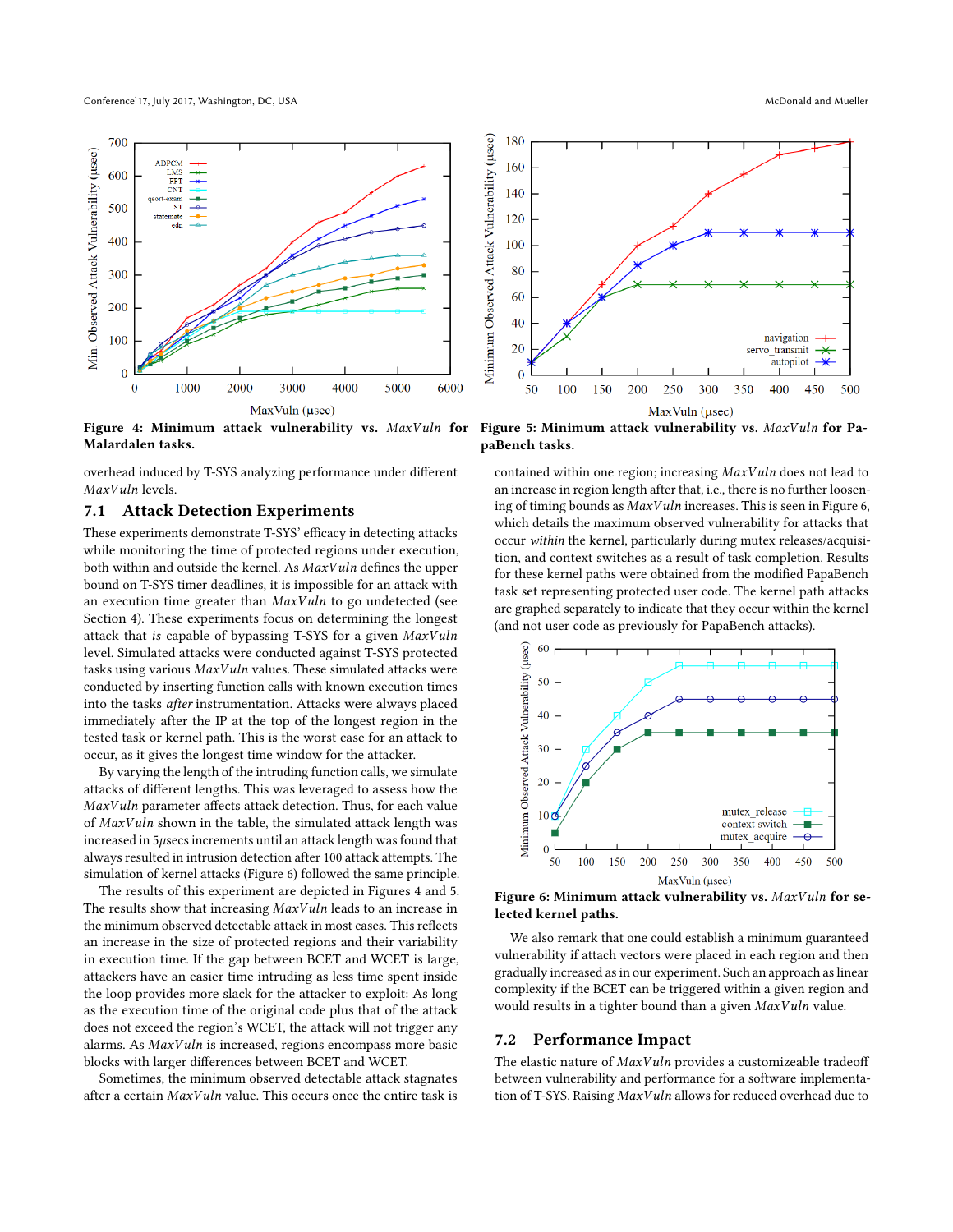less frequent IPs — at the cost of increased vulnerability due to laxer timing bounds. Similarly, lowering  $MaxV$ uln reduces the vulnerability of the system — at the cost of introducing more frequent IPs, and thus greater execution time overhead. In the case of hardware support for T-SYS, time overhead is zero (see Section [4\)](#page-2-0). Execution times reported in Tables [1](#page-8-0) and [2](#page-8-1) were gathered experimentally and averaged over 50 runs.

As can be seen in Table [1,](#page-8-0) integrating T-SYS does induce some overhead in execution time as the unprotected control group always has the lowest execution time. The overhead is highest for the smallest  $MaxVuln$ . It consistently drops as  $MaxVuln$  is increased. An exception is cnt, which stays leveled for values of MaxVuln above 2,000. As cnt has a WCET less than 2,000, for all values above that, it still has only one IP at the start of the program, and thus has nearly no overhead. Table [2](#page-8-1) displays similar behavior in most entries (for kernel and user tasks). It should be noted that, even for the lowest value of  $MaxVuh$  tested (corresponding to the highest overhead), all PapaBench tasks still completed before their deadlines, indicating that enough slack existed with in the original, unprotected code base to accommodate significant protection.

<span id="page-8-0"></span>

| unprotected code base to accommodate significant protection. |      |       |                                                     |       |       |       |
|--------------------------------------------------------------|------|-------|-----------------------------------------------------|-------|-------|-------|
| $MaxVuln (\mu sec)  $ unprotected   1000                     |      |       | 2000                                                | 3000  | 4000  | 5000  |
| adpcm                                                        |      |       | 321079 613574 484969 458921 423463 362904           |       |       |       |
| lms                                                          |      |       | 518362 989697 782991 741223 684509 585666           |       |       |       |
| fft                                                          |      |       | 68315   130266   103367                             | 97615 | 90156 | 76695 |
| cnt                                                          | 1981 | 2601  | 2226                                                | 1991  | 1992  | 1990  |
| statemate                                                    |      |       | 295433 563840 446305 422211 390409 334027           |       |       |       |
| edn                                                          |      |       | 147086   280464   221775   209940   193686   166191 |       |       |       |
| qsort-exam                                                   | 6518 | 12180 | 9848                                                | 9659  | 8603  | 6871  |
| st                                                           |      |       | 426710 813607 642774 609665 562184 481264           |       |       |       |

Table 1: Average execution time (in  $\mu$ sec) of Malardalen benchmarks for different values of  $MaxVuln$ .

<span id="page-8-1"></span>

| MaxVuln (usec) | unprotected | 100  | 200 | 300 | 400 | 500 |
|----------------|-------------|------|-----|-----|-----|-----|
| navigation     | 614         | 1162 | 921 | 863 | 821 | 685 |
| servo transmit | 186         | 262  | 199 | 201 | 197 | 198 |
| autopilot      | 292         | 426  | 385 | 342 | 301 | 305 |
| context switch | 157         | 197  | 176 | 157 | 158 | 156 |
| mutex acquire  | 245         | 297  | 278 | 246 | 244 | 245 |
| mutex release  | 221         | 271  | 245 | 223 | 221 | 220 |

Table 2: Average execution time (in  $\mu$ sec) of PapaBench tasks and kernel paths for different values of  $MaxVuln$ .

#### 7.3 Comparison with Bellec

We compare T-SYS to Bellec in terms of number of regions created during instrumentation and number of regions entered during execution, analogous to instrumentation points executed. For purposes of comparison, the  $MaxVuln$  parameter used was the corresponding maximum attack width (MAW) determined by Bellec. For each task, we use this value as a baseline for four separate T-SYS instrumentations: (1) base  $MaxVuln$  (T-SYS), (2)  $\frac{1}{2}$  of base  $MaxVuln$ (T-SYS(0.5x)), (3) 2X base  $MaxVuln$  (T-SYS(2x)), and (4) 5X base  $MaxVuln$  (T-SYS(5x)). This allows us to analyze how T-SYS compares when taking advantage of its elasticity.

Table [3](#page-8-2) reports the number of regions created per algorithm. T-SYS creates fewer regions than Bellec for Malardalen tasks for an equivalent  $MaxVuh$  (baseline), ranging from  $\approx$  3%-28% depending on code shape. When  $MaxVuln$  is cut in half (T-SYS(0.5x)), significantly more regions are created than for base T-SYS or for Bellec. This is expected, as reducing  $MaxVuh$  limits the length of regions.

<span id="page-8-2"></span>

| Task           | Base | Bellec | T-SYS | T-SYS  | T-SYS | T-SYS |
|----------------|------|--------|-------|--------|-------|-------|
|                | MAW  |        |       | (0.5x) | (2x)  | (5x)  |
| adpcm          | 9007 | 36     | 31    | 74     | 23    | 6     |
| lms            | 1210 | 47     | 34    | 68     | 17    | 11    |
| fft            | 1117 | 41     | 38    | 72     | 19    | 12    |
| cnt            | 274  | 15     | 9     | 17     | 5     | 2     |
| statemate      | 2970 | 21     | 19    | 34     | 13    | 7     |
| edn            | 3155 | 32     | 26    | 49     | 18    | 10    |
| qsort-exam     | 614  | 25     | 23    | 62     | 14    | 9     |
| st             | 8001 | 18     | 16    | 28     | 9     | 5     |
| navigation     | 121  | 5      | 5     | 9      | 3     | 1     |
| servo transmit | 93   | 3      | 3     | 5      | 1     | 1     |
| autopilot      | 134  | 7      | 6     | 10     | 4     | 1     |

Table 3: Comparison of Bellec vs T-SYS algorithms, by number of regions created.

When MaxVuln is increased above the base value, the number of regions created drops compared to base instrumentation of both Bellec and T-SYS. With  $2X$   $MaxVuh$ , the drop in region count varies widely (between 23% and 50%) as T-SYS has more rules for region structure than maximum length requirements. Thus, granularity does not always scale linearly with MaxVuln. When increasing  $MaxVuh$  to 5X, a consistently large drop is observed in most cases. Notice that smaller tasks from PapaBench are entirely contained within a single region at 5X.

Next, the number of regions encountered dynamically during execution is compared, each of which corresponds to a timer update for the software implementation of both algorithms. In experiments, the Malardalen benchmarks were run to completion while the PapaBench task set ran for 3 seconds, constituting 6 hyperperiods.

<span id="page-8-3"></span>

| Task           | Base       | Bellec | T-SYS | T-SYS  | <b>T-SYS</b> | T-SYS |
|----------------|------------|--------|-------|--------|--------------|-------|
|                | <b>MAW</b> |        |       | (0.5x) | (2x)         | (5x)  |
| adpcm          | 9007       | 14256  | 12275 | 24912  | 6240         | 1504  |
| lms            | 1210       | 407    | 351   | 906    | 241          | 191   |
| fft            | 1117       | 2017   | 1736  | 3302   | 960          | 580   |
| cnt            | 274        | 534    | 498   | 1011   | 278          | 101   |
| statemate      | 2970       | 791    | 754   | 1294   | 452          | 239   |
| edn            | 3155       | 1125   | 1052  | 1926   | 618          | 348   |
| qsort-exam     | 614        | 971    | 956   | 1835   | 572          | 320   |
| st             | 8001       | 640    | 601   | 1209   | 384          | 198   |
| navigation     | 121        | 521    | 513   | 1017   | 221          | 71    |
| servo transmit | 93         | 312    | 254   | 531    | 61           | 61    |
| autopilot      | 134        | 548    | 457   | 1102   | 246          | 87    |

| Table 4: Comparison of Bellec vs T-SYS algorithms, by num- |  |
|------------------------------------------------------------|--|
| ber of regions entered during execution.                   |  |

The results of this experiment are depicted in Table [4.](#page-8-3) T-SYS was observed to have an equivalent or lower number of regions encountered dynamically than Bellec for all benchmarks. Note that the percentage difference between T-SYS and Bellec is lower in runtime than in the static case. This is due to T-SYS incorporating code paths into adjacent regions in some cases that are less frequently executed. Bellec sometimes creates separate regions for such paths, but since they are hardly executed, the dynamic counts remain nearly the same. Overall, the dynamic region count follows the same trend as the static one  $-$  reducing  $MaxVuln$  increases it while increasing  $MaxVuln$  reduces it. Note that the dynamic region count also stagnates for servo\_transmit once the number of regions hits 1, as there is no difference between instrumentation under T-SYS(2x) and T-SYS(5x) for that task.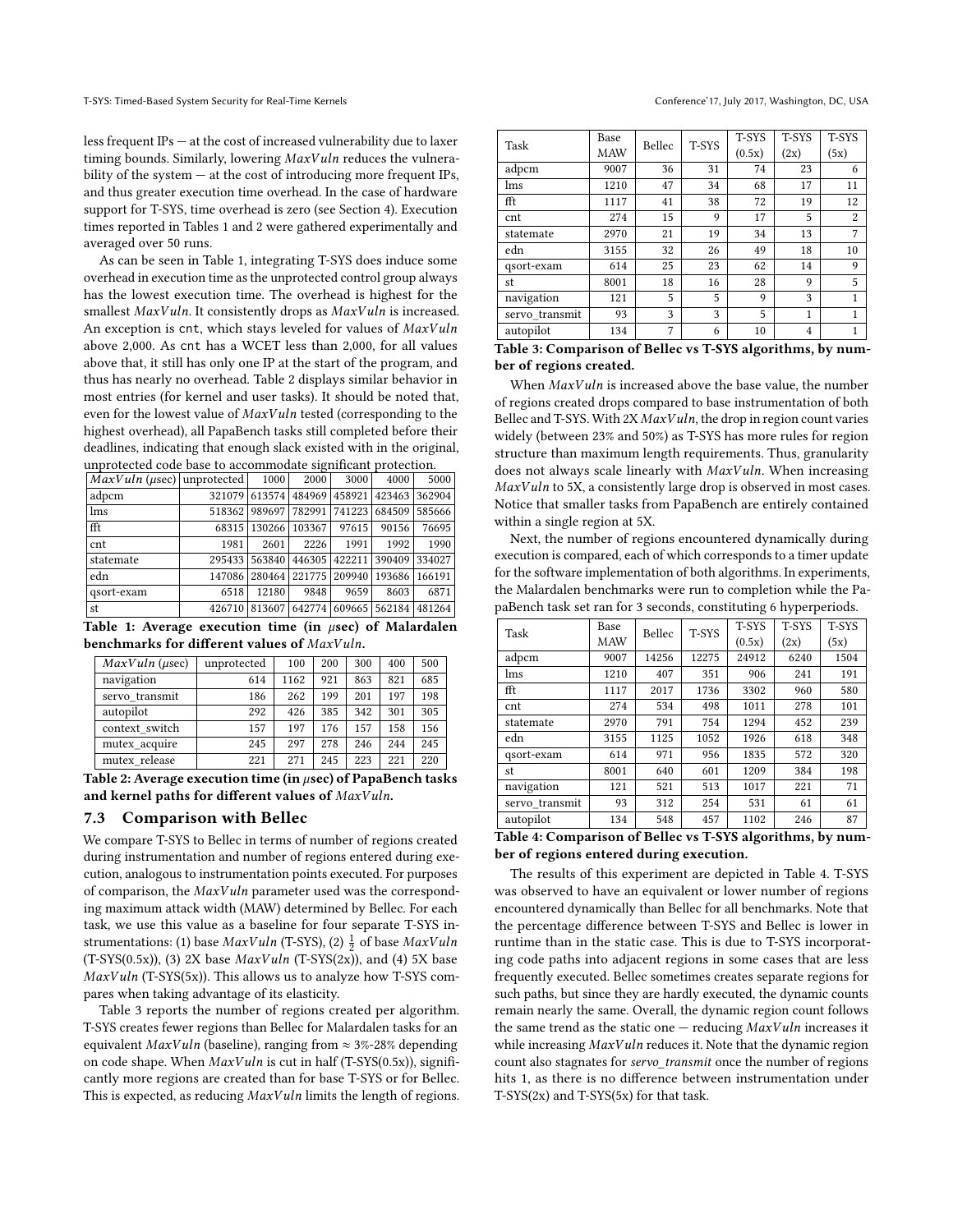Overall, the elasticity of our T-SYS approach provides significant savings over Bellec as  $MaxVuln$  is increased, which makes T-SYS far more flexible and user-configurable.

### 8 CONCLUSION

This work has contributed T-SYS, a method for securing real-time applications via monitoring execution time. We have implemented a compiler-based tool for integrating T-SYS into user and kernel code. Timestamp checks are automatically placed at specific locations according to an elastic, user-specified MaxVuln parameter. We have implemented support for T-SYS into a commercial operating system and used the compiler tool to implement protection for benchmark tasks as well as the kernel itself, crossing the user/kernel boundary.

We have compared T-SYS with another state-of-the-art timingbased security method and found that T-SYS is competitive in terms of regions created, as well as in terms of region entry operations executed during runtime, while providing the unique ability of unified protection outside and inside the kernel as well when crossing kernel boundaries. Overall, T-SYS provides a versatile, user-friendly and elastic environment for enhancing real-time tasks with timed protection, which can complement conventional security means in safety-critical environments with lower overhead than prior work.

## ACKNOWLEDGMENT

This work was supported in part by NSF grants 1813004 and 1525609.

#### REFERENCES

- <span id="page-9-27"></span>[1] [n. d.]. Toppers: Toyohashi Open Platform for Embedded Real-time Systems. https://www.toppers.jp/en/atk2.html.
- <span id="page-9-25"></span>[2] 2005. OSEK/VDX Group. Operating System Specification 2.2.3. Technical Report. OSEK/VDX Group. http://portal.osekvdx.org/files/pdf/specs/os223.pdf.
- <span id="page-9-26"></span>[3] 2013. AUTOSAR. Specification of Operating System (Version 5.1.0). Tech Report GbR. Automotive Open System Architecture.
- <span id="page-9-9"></span>[4] 2016. Using timing-based side channels for anomaly detection in industrial control systems. International Journal of Critical Infrastructure Protection 15 (2016), 12 – 26.<https://doi.org/10.1016/j.ijcip.2016.07.003>
- <span id="page-9-24"></span>[5] A. V. Aho, R. Sethi, and J. D. Ullman. 1986. Compilers – Principles, Techniques, and Tools. Addison-Wesley.
- <span id="page-9-16"></span>[6] G. Ammons, T. Ball, and J. Larus. 1997. Exploiting Hardware Performance Counters with Flow and Context Sensitive Profiling. In SIGPLAN '97 Conference on Programming Language Design and Implementation. 85–96.
- <span id="page-9-0"></span>[7] C Arnold, J Butts, and K Thirunarayan. 2013. Strategies for Combating Sophisticated Attacks. Journal of Information Warfare 12, 1 (2013), 11–21. [https:](https://www.jstor.org/stable/26486995) [//www.jstor.org/stable/26486995](https://www.jstor.org/stable/26486995)
- <span id="page-9-17"></span>[8] T. Ball and J. Larus. 1992. Optimally Profiling and Tracing Programs. In ACM SIGPLAN-SIGACT Symposium on Principles of Programming Languages. 59–70.
- <span id="page-9-18"></span>[9] Thomas Ball, Peter Mataga, and Mooly Sagiv. 1998. Edge Profiling versus Path Profiling: The Showdown. In The 25th ACM SIGPLAN-SIGACT Symposium on Principles of Programming Languages (POPL '98). Association for Computing Machinery, New York, 134–148.
- <span id="page-9-2"></span>[10] Nicolas Bellec, Simon Rokicki, and Isabelle Puaut. 2020. Attack detection through monitoring of timing deviations in embedded real-time systems. In  $\it ECRTS$  2020 32nd Euromicro Conference on Real-Time Systems. Modena, Italy, 1-22. [https:](https://doi.org/10.4230/LIPIcs.ECRTS.2020.8) [//doi.org/10.4230/LIPIcs.ECRTS.2020.8](https://doi.org/10.4230/LIPIcs.ECRTS.2020.8)
- <span id="page-9-1"></span>[11] B. Blackham, Y. Shi, S. Chattopadhyay, A. Roychoudhury, and G. Heiser. 2011. Timing Analysis of a Protected Operating System Kernel. In IEEE Real-Time Systems Symposium. 339–348.
- <span id="page-9-7"></span>[12] I. Butun, S. D. Morgera, and R. Sankar. 2014. A Survey of Intrusion Detection Systems in Wireless Sensor Networks. IEEE Communications Surveys Tutorials 16, 1 (First 2014), 266–282.<https://doi.org/10.1109/SURV.2013.050113.00191>
- <span id="page-9-5"></span>[13] T. M. Chen and S. Abu-Nimeh. 2011. Lessons from Stuxnet. Computer 44, 4 (April 2011), 91–93.<https://doi.org/10.1109/MC.2011.115>
- <span id="page-9-32"></span>[14] Chunho Lee, M. Potkonjak, and W. H. Mangione-Smith. 1997. MediaBench: a tool for evaluating and synthesizing multimedia and communications systems. In Proceedings of 30th Annual International Symposium on Microarchitecture. 330–335. <https://doi.org/10.1109/MICRO.1997.645830>
- <span id="page-9-12"></span>[15] Christian Dietrich, Martin Hoffmann, and Daniel Lohmann. 2015. Cross-Kernel Control-Flow–Graph Analysis for Event-Driven Real-Time Systems. In ACM

SIGPLAN Conference on Language, Compiler, and Tool Support for Embedded Systems (LCTES'15). 6:1–6:10.

- <span id="page-9-13"></span>[16] C. Dietrich, P. Wägemann, P. Ulbrich, and D. Lohmann. 2017. SysWCET: Whole-System Response-Time Analysis for Fixed-Priority Real-Time Systems. In IEEE Real-Time Embedded Technology and Applications Symposium. 37–48.
- <span id="page-9-33"></span>[17] Jan Gustafsson, Adam Betts, Andreas Ermedahl, and Björn Lisper. 2010. The Mälardalen WCET Benchmarks: Past, Present And Future. In 10th International Workshop on Worst-Case Execution Time Analysis (WCET 2010) (OpenAccess Series in Informatics (OASIcs), Vol. 15), Björn Lisper (Ed.). Schloss Dagstuhl–Leibniz-Zentrum fuer Informatik, Dagstuhl, Germany, 136–146. [https://doi.org/10.4230/](https://doi.org/10.4230/OASIcs.WCET.2010.136) [OASIcs.WCET.2010.136](https://doi.org/10.4230/OASIcs.WCET.2010.136) The printed version of the WCET'10 proceedings are published by OCG (www.ocg.at) - ISBN 978-3-85403-268-7.
- <span id="page-9-29"></span>[18] ISO. 2011. Road vehicles - Functional safety.
- <span id="page-9-14"></span>[19] Georgia Koutsandria, Reinhard Gentz, Mahdi Jamei, Anna Scaglione, Sean Peisert, and Chuck McParland. 2015. A Real-Time Testbed Environment for Cyber-Physical Security on the Power Grid. In Proceedings of the First ACM Workshop on Cyber-Physical Systems-Security and/or PrivaCy (Denver, Colorado, USA) (CPS-SPC '15). Association for Computing Machinery, New York, NY, USA, 67–78. <https://doi.org/10.1145/2808705.2808707>
- <span id="page-9-19"></span>[20] J. Larus. 1983. Abstract Execution: A Technique for Efficiently Tracing Programs. Software Practice & Experience 13, 8 (Aug. 1983), 671–685.
- <span id="page-9-15"></span>[21] C. Lin, Q. Zhu, C. Phung, and A. Sangiovanni-Vincentelli. 2013. Securityaware mapping for CAN-based real-time distributed automotive systems. In 2013 IEEE/ACM International Conference on Computer-Aided Design (ICCAD). 115–121.<https://doi.org/10.1109/ICCAD.2013.6691106>
- <span id="page-9-11"></span>[22] M. Lv, N. Guan, Y. Zhang, Q. Deng, G. Yu, and J. Zhang. 2009. A Survey of WCET Analysis of Real-Time Operating Systems. In 2009 International Conference on Embedded Software and Systems. 65–72.<https://doi.org/10.1109/ICESS.2009.24>
- <span id="page-9-6"></span>[23] Cyntia Vargas Martinez and Birgit Vogel-Heuser. 2019. A Host Intrusion Detection System architecture for embedded industrial devices. Journal of the Franklin Institute (2019).<https://doi.org/10.1016/j.jfranklin.2019.03.037>
- <span id="page-9-30"></span>[24] MIRA Ltd. 2004. MISRA-C:2004 Guidelines for the use of the C language in Critical Systems.<www.misra.org.uk>
- <span id="page-9-34"></span>[25] Fadia Nemer, Hugues Cassé, Pascal Sainrat, Jean-Paul Bahsoun, and Marianne De Michiel. 2006. PapaBench: a Free Real-Time Benchmark. In 6th International Workshop on Worst-Case Execution Time Analysis (WCET'06) (OpenAccess Series in Informatics (OASIcs), Vol. 4), Frank Mueller (Ed.). Schloss Dagstuhl–Leibniz-Zentrum fuer Informatik, Dagstuhl, Germany. [https://doi.org/10.4230/OASIcs.](https://doi.org/10.4230/OASIcs.WCET.2006.678) [WCET.2006.678](https://doi.org/10.4230/OASIcs.WCET.2006.678)
- <span id="page-9-23"></span>[26] Daniel Prokesch, Benedikt Huber, and Peter Puschner. 2014. Towards Automated Generation of Time-Predictable Code. In 14th International Workshop on Worst-Case Execution Time Analysis (OpenAccess Series in Informatics (OASIcs), Vol. 39), Heiko Falk (Ed.). Schloss Dagstuhl–Leibniz-Zentrum fuer Informatik, Dagstuhl, Germany, 103–112.<https://doi.org/10.4230/OASIcs.WCET.2014.103>
- <span id="page-9-20"></span>[27] Dan Quinlan, Markus Schordan, Rob Mazke, Pei-Hung Lin, Jim Leek, Justin Too, Chuhua Liao, Craig Rassmussen, and USDOE National Nuclear Security Administration. 2019. ROSE Compiler Framework. [https://doi.org/10.11578/dc.](https://doi.org/10.11578/dc.20190515.9) [20190515.9](https://doi.org/10.11578/dc.20190515.9)
- <span id="page-9-8"></span>[28] Anil Singh, Nitin Auluck, Omer Rana, Andrew Jones, and Surya Nepal. 2017. RT-SANE: Real Time Security Aware Scheduling on the Network Edge. In Proceedings of The10th International Conference on Utility and Cloud Computing (Austin, Texas, USA) (UCC '17). Association for Computing Machinery, New York, NY, USA, 131–140.<https://doi.org/10.1145/3147213.3147216>
- <span id="page-9-28"></span>[29] Hiroaki Takada. 2003. Introduction to the TOPPERS Project - Open Source RTOS for Embedded Systems. In International Symposium on Object-Oriented Real-Time Distributed Computing. 44–45.
- <span id="page-9-31"></span>[30] Texas Instruments Incorporated 2013. AM1808/AM1810 ARM Microprocessor Technical Reference Manual (Rev. C). Texas Instruments Incorporated.
- <span id="page-9-10"></span>[31] David Wagner and Paolo Soto. 2002. Mimicry Attacks on Host-Based Intrusion Detection Systems. In Proceedings of the 9th ACM Conference on Computer and Communications Security (Washington, DC, USA) (CCS '02). Association for Computing Machinery, New York, NY, USA, 255–264. [https://doi.org/10.1145/](https://doi.org/10.1145/586110.586145) [586110.586145](https://doi.org/10.1145/586110.586145)
- <span id="page-9-21"></span>[32] R. Wilhelm, J. Engblom, A. Ermedahl, N. Holsti, S. Thesing, D. Whalley, G. Bernat, C. Ferdinand, R. Heckmann, T. Mitra, F. Mueller, I. Puaut, P. Puschner, J. Staschulat, and P. Stenstrom. 2008. The Worst-Case Execution Time Problem — Overview of Methods and Survey of Tools. ACM Transactions on Embedded Computing Systems 7, 3 (April 2008), 1–53.
- <span id="page-9-22"></span>[33] Lixiao Yi, Yutaka Matsubara, and Hiroaki Takada. 2017. EV3RT: LEGO Mindstorms Real-time software platform for EV3. Journal of Computer Software 34, 4 (2017), 4\_91–4\_115. [https://doi.org/10.11309/jssst.34.4\\_91](https://doi.org/10.11309/jssst.34.4_91)
- <span id="page-9-3"></span>[34] C. Zimmer, B. Bhat, F. Mueller, and S. Mohan. 2010. Time-Based Intrusion Dectection in Cyber-Physical Systems. In International Conference on Cyber-Physical Systems. 109–118.
- <span id="page-9-4"></span>[35] C. Zimmer, B. Bhat, F. Mueller, and S. Mohan. 2015. Intrusion Dectection for CPS Real-Time Controllers. In Cyber Physical Systems Approach to Smart Electric Power Grid, Siddhartha Kumar Khaitan, James D. McCalley, and Chen Ching Liu (Eds.). 195–217.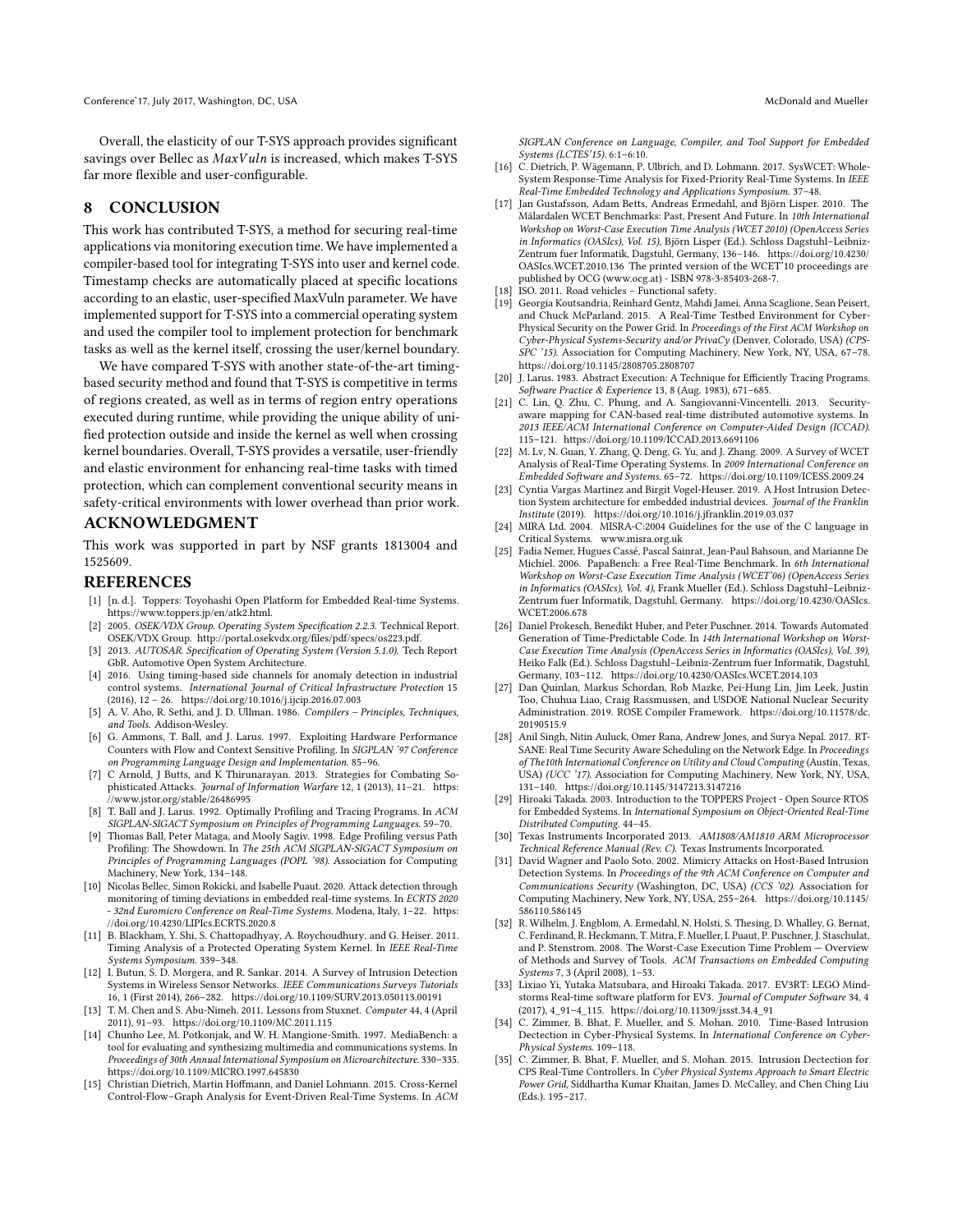T-SYS: Timed-Based System Security for Real-Time Kernels Conference'17, July 2017, Washington, DC, USA

### A FUTURE WORK

Future work on T-SYS will focus on expanding support for additional platforms. In particular, the current T-SYS models restricted to single-core systems. However, multicore processors are increasingly common in embedded systems, making expanding the T-SYS model to multicore systems a valuable prospect. The difficulty of doing so is dependent on the particular hardware available, particularly the timer module used to keep track of region execution time. If there is a separate module available for each core and tasks are pinned to cores, then expansion is relatively straightforward with the main challenge being the complexity of WCET analysis on multicore systems. Difficulties arise with a single timer shared amongst all cores, as this would require a timer queue to ensure the shortest deadline amongst all currently-executing regions is tracked by the timer. Handling this queue would add some overhead to instrumentation points, as well as interrupts where the timer is accessed.

# B POINT PLACEMENT ALGORITHMIC **COMPLEXITY**

The three steps in the IP placement process are performed sequentially. Therefore, its complexity is bounded by the most complex step. As each step is a graph traversal process, we determine the complexity in terms of the number of basic blocks (i.e., nodes) in the control flow graph.

The Partial Regions step has a worst-case complexity of  $O(n^2)$ . The step1\_dfs() function is recursively called on all basic blocks, however, it is possible for basic blocks to be visited multiple times. All cycles in the CFG have been eliminated by the preprocessing step, so the CFG is now a directed acyclic graph. Therefore, even if we assume the worst case, where the current node has all other nodes as children (and thus the loop will iterate  $n - 1$  times), each recursive call can iterate at most  $n - 2$  times, and so on. Thus, the total complexity is the sum of integers  $1$  to  $n$ , which is bounded by  $O(n^2)$ .

The Region Filling step has a worst-case complexity of  $O(n^2)$ . The outer step2() function is  $O(n^2)$  (for similar reasons as step1\_dfs()). The expandRegion() function's recursion is bounded by the MaxVuln parameter (a constant), which is  $O(1)$ , giving us a total complexity bound of  $O(n^2)$ .

The Region Adjustment step has a worst-case complexity of  $O(n^2)$ , as it is structurally identical to the Partial Regions algorithm, with additional constant-time operations.

Thus, as the IP placement algorithm is comprised of three  $O(n^2)$ algorithms run sequentially, with an overall complexity of  $O(n^2)$ as well.

## C POINT PLACEMENT PSEUDOCODE

#### <span id="page-10-0"></span>Listing 2: Instrumentation Placement Partial Regions Step

```
step 1_dfs(P): for S in P. childrenskip = falseif S. has color = falseS _p o st = S. postDoms
                      for E in S<sub>post</sub>
                        if S not in E. Doms
                          S _p o st. remove (E)sortByDom (S _p o st)
                      for E in S<sub>post</sub>
                        rWCET = longestPath(S, E)i f rWCET < MaxVuln
                          paint Region(S, E)skip = trueskip To Block = Eb r e a k
                   if skip == trues t e p 1 d f s ( ski p T o Block )
                    e l s e
                      step 1_dfs(S)
```
#### <span id="page-10-1"></span>Listing 3: Instrumentation Placement Filling Regions

```
step 2(P): for S in P. children
                if ! S. has Color
                  paint(S, newcolor())expandRegion(S)s t e p 2 ( S )
             expandRegion(P):
               for S in P. children
                  if S. color != P. colorr e t u r n
                  if longestPath(P, S) > MaxVulnr e t ur n
                  for S_p in S . parents
                    if S_p. color != P. color
                      return
                for S in P. children
                  paint (S, P. color)
                for S in P. children
                  expandRegion(S)
```
#### <span id="page-10-2"></span>Listing 4: Instrumentation Placement Region Adjustment

```
step 3 dfs (P): for S in P . children
                skip = falseif S. children [0]. color != S. color
                   S_{\text{post}} = S.\text{postDom}for E in S-postif S not in E.Doms
                            S _p o st. remove (E)sortByDom (S post)
                  for E in S_post
                         rWCET = longestPath(S, E)i f rWCET < MaxVuln
                              paint Region (S, E)
                                   skip = trueskip To Block = Eb r e a k
                if skip == true
                  step 3_dfs (skipToBlock)
                e l s e
                  step 3_d fs (S)
```